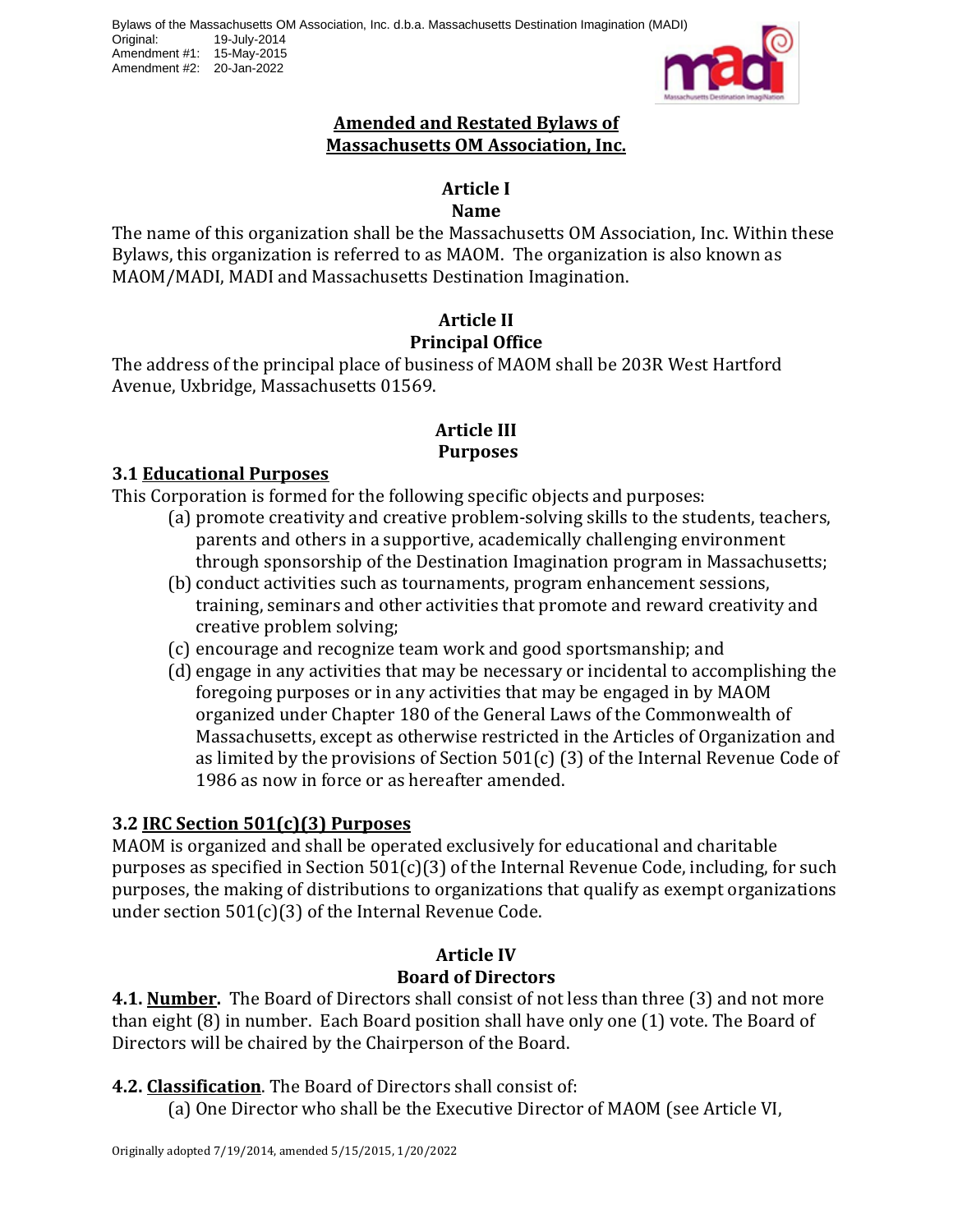

Section 6.5): (b) One Director who shall be an Affiliate Challenge Master of MAOM (see Article VI, Section 6.8); (c) One Director who shall be a Regional Director of MAOM (see Article VI, Section 6.9); and

(d) Up to five (5) Directors, each of which shall not be an Officer of MAOM as set forth in Article VI, Section 6.1 of these Bylaws.

By vote of a majority of the Directors, a Chairperson of the Board shall be selected among the members of the Board of Directors, excluding the Executive Director of MAOM, for a renewable one-year term. The Chairperson of the Board or a designee shall preside at each Board meeting.

**4.3 Appointment**. The Executive Director of MAOM shall automatically be a member of the Board of Directors pursuant to Section 4.2(a). The Director holding the position set forth in Section 4.2(b) shall be elected by majority vote of the MAOM Affiliate Challenge Masters then in office at a meeting of the Affiliate Challenge Masters for which each sitting Affiliate Challenge Master has received notice. The Director holding the position set forth in Section 4.2(c) shall be elected by majority vote of the MAOM Regional Directors then in office at a meeting of the Regional Directors for which each sitting Regional Director has received notice. The Director(s) holding the position(s) set forth in Section 4.2(d) shall be appointed by majority vote of the Directors then in office at a duly held meeting. In addition, the Board of Directors may appoint Honorary Directors who have made a significant contribution to the MAOM organization and are not an Officer of MAOM as set forth in Article VI. Honorary Directors shall be appointed for renewable terms into perpetuity and shall be welcome to attend any or all meetings of the Board of Directors but will not have a vote at such meetings.

**4.4. Qualifications**. Directors shall be of the age of majority in the state of Massachusetts and shall be duly appointed in accordance with these Bylaws.

**4.5 Powers**. Subject to the provisions of the laws of Massachusetts and any limitations in the Articles of Organization and these Bylaws relating to the action required or permitted to be taken by the members, if any, of MAOM, the activities and affairs of MAOM shall be conducted and all corporate powers shall be exercised by or under the direction of the Board of Directors.

**4.6 Duties**. The Directors shall:

(a) Perform any and all duties imposed on them by law, by the Articles of Organization, or by these Bylaws;

(b) Conduct themselves at all times in a manner which supports the specific purposes of MAOM as stated in Article III;

- (c) Appoint, supervise and remove as well as set their stipends, if any, of all Officers of MAOM, including the Executive Director, Treasurer and Secretary;
- (d) Meet at such times and places required by these Bylaws;
- (e) Register their addresses with the Secretary of the Corporation and notices of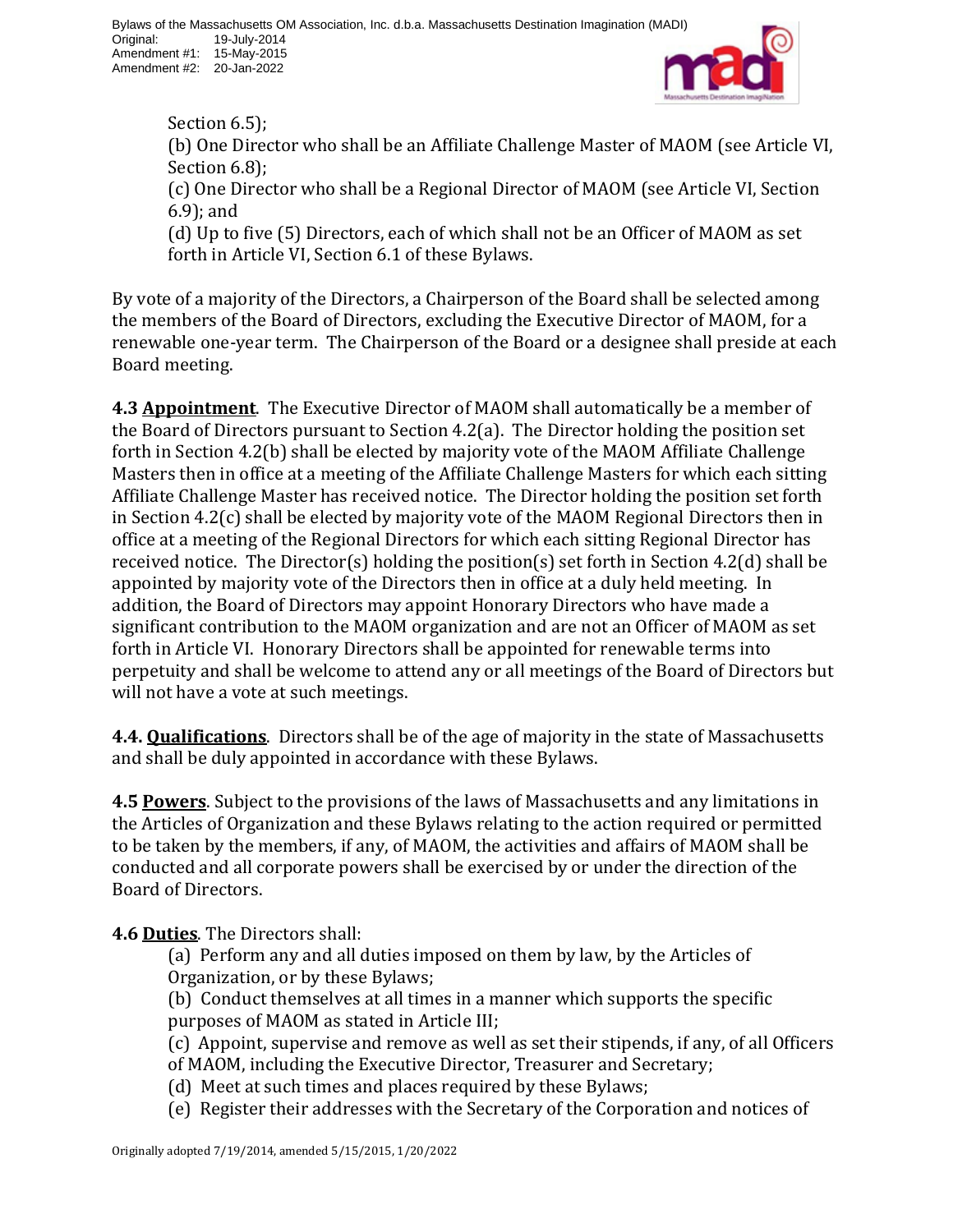

meetings mailed, postal or electronic, to them at such addresses shall be valid notices thereof; and

(f) Review policies and procedures of the Operations Leadership Committee (see Article VII, Section 7.1) as needed to ensure compliance with the purpose and Bylaws of MAOM.

**4.7 Terms of Office.** Directors shall be elected for renewable two (2) year terms at the annual meeting of the Board of Directors by a majority vote of the Directors then in office including those Directors who assume office at such annual meeting pursuant to Sections 4.2(b) and (c) as a result of their selection at a meeting under Section 4.3 immediately prior to such annual meeting. The term for Director 4.2 (c) shall commence in even years and the Director under 4.2(b) shall commence in odd years. The terms for Directors under 4.2(d) shall be two (2) in even years and three (3) in odd years. The Executive Director under 4.2(a) shall be elected by the Directors for a renewable one-year term at each annual Board of Directors' meeting (see Article VI, Section 6.2).

**4.8 Tenure**. Each Director shall hold office until the adjournment of the annual meeting in the year said Director's term expires and until the Director's successor is elected and qualified, or until the Director dies, resigns, or is removed.

**4.9 Committees**. The Chairperson may appoint Committees of the Board of Directors and said Committees may include non-Directors. The Chairperson may delegate to any such committee or committees such powers and duties of the Board of Directors except those which by law, by the Article of Organization, or by these Bylaws is prohibited from delegating.

**4.9.1** – These committees may include but are not limited to the following:

- (a) Ombudsman Committee whose members shall be the Chairperson of the Board, one Director classified under 4.2(b) or 4.2(c) and one Director under 4.2(d). The purpose of the Ombudsman Committee is to address issues from members of the Operations Leadership Committee (see Article VII, Section 7.1) or the Executive Director(s) and resolve through mediation. The Ombudsman Committee shall also be available to act on behalf of the Board in emergency situations that require immediate attention.
- (b) Ad hoc Committees such as Board Governance, Strategic Planning and Finance.

**4.9.2 --** In no event shall the following powers be delegated by the Board of Directors to any committee established by it:

- (a) The power to change the principal office of MAOM.
- (b) The power to amend these Bylaws.
- (c) The power to elect Officers required by law, the Articles of Organization, or these Bylaws to be elected by the Members or the Directors and the power to fill vacancies in any such offices.
- (d) The power to change the number of members constituting the Board of Directors and the power to fill vacancies in the Board of Directors.
- (e) The power to remove Officers from office or Directors from the Board of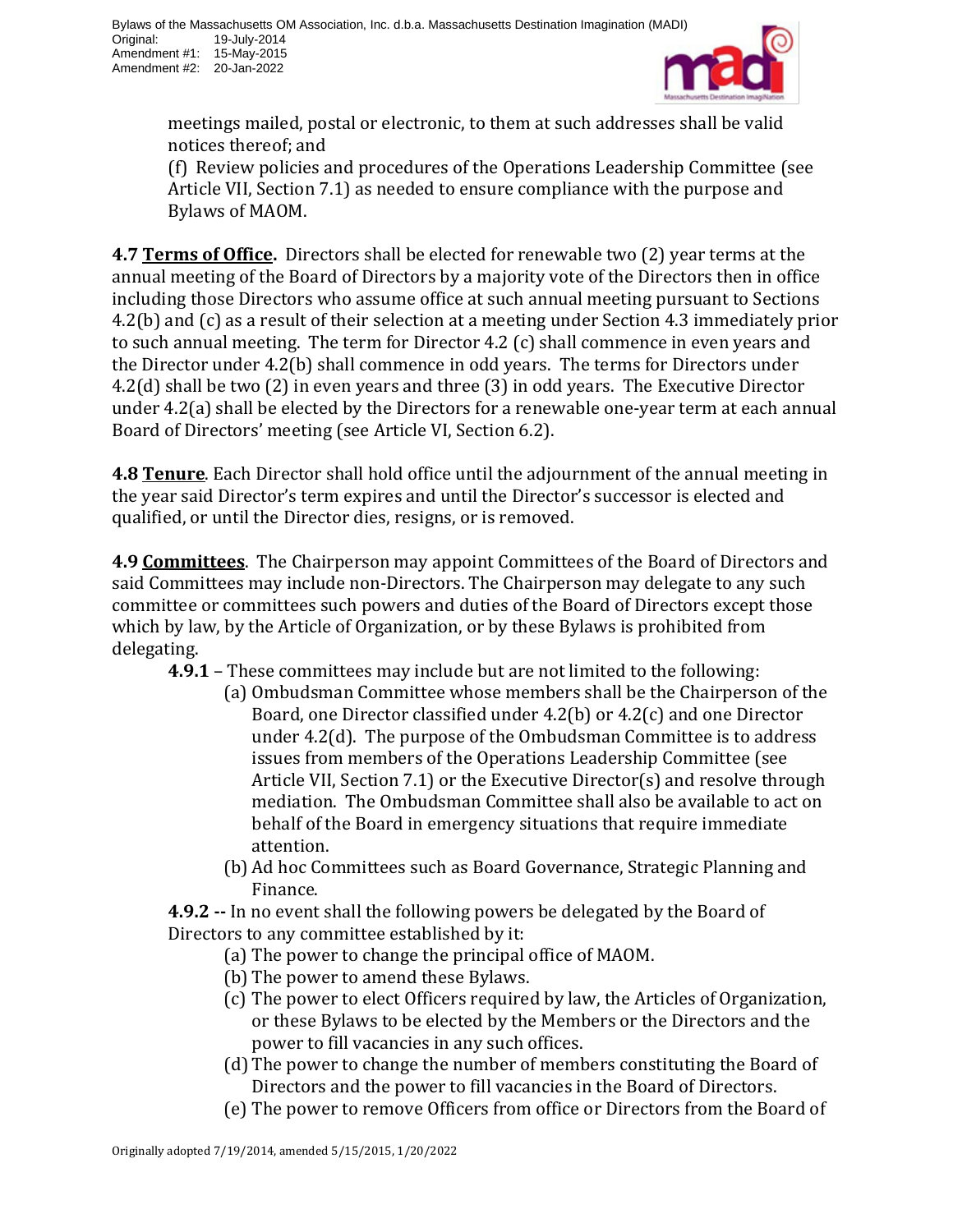

- Directors.
- (f) The power to authorize a merger of MAOM.

**4.10 Removal and Resignation**. Any Director may be removed, either with or without cause, by a majority vote of a quorum of the Board of Directors, at any time. Any Director may resign at any time by giving written notice to the Chairperson or Secretary of MAOM, to a meeting of the Directors, or to MAOM at its principal office address. Any such resignation shall take effect at the date of receipt of such notice or at any later date specified therein, and, unless otherwise specified therein, the acceptance of such resignation shall not be necessary to make it effective.

**4.11 Vacancies**. Any vacancy in the Board of Directors shall be filled as an initial appointment in accordance with Section 4.3. Each successor shall hold office for the unexpired term or until said successor sooner dies, resigns, is removed. The Board of Directors may exercise all their powers even with multiple vacancies but shall make reasonable efforts to fill vacancies in an appropriate timeframe.

**4.12 Regular Meetings**. Regular meetings of the Directors may be held at such places and at such times as the Board of Directors may determine including webinars and conference calls. An annual meeting shall be held before the end of the fiscal year (defined in Article XI) at a time and place to be determined by the Chairperson.

**4.13 Special Meetings**. Special meetings of the Board of Directors may be held at any time and at any place when called by the Chairperson or by three (3) or more Directors.

## **4.14 Call and Notice**

**(a) Regular Meetings**. No call or notice shall be required for regular meetings of Directors, provided that reasonable notice (i) of the first regular meeting following the determination of the times and places for regular meetings shall be given to absent Directors and (ii) specifying the purpose of a regular meeting shall be given to each Director if there is to be considered at the meeting contracts or transactions of MAOM with interested persons, amendments to these Bylaws, or the removal or suspension of a Director or an Officer.

**(b) Special Meetings**. Reasonable notice of the times and place of the Special Meeting of the Directors shall be given to each Director. Such notice need not specify the purpose of the meeting, unless there is to be considered at the meeting (i) contracts or transactions of MAOM with interested persons, (ii) amendments to these Bylaws, or (iii) the removal or suspension of a Director or Officer.

**(c) Reasonable and Sufficient Notice.** Except as otherwise expressly provided, it shall be reasonable and sufficient notice to a Director either (i) to send notice by mail at least forty-eight (48) hours or (ii) by e-mail at least twenty-four (24) hours before the meeting addressed to the Director at the Director's usual or last known business or personal email address, or (iii) to give notice to the Director in person or by telephone at least twenty-four (24) hours before the meeting.

**4.15 Quorum**. At any meeting of the Board of Directors, a majority of the Directors then in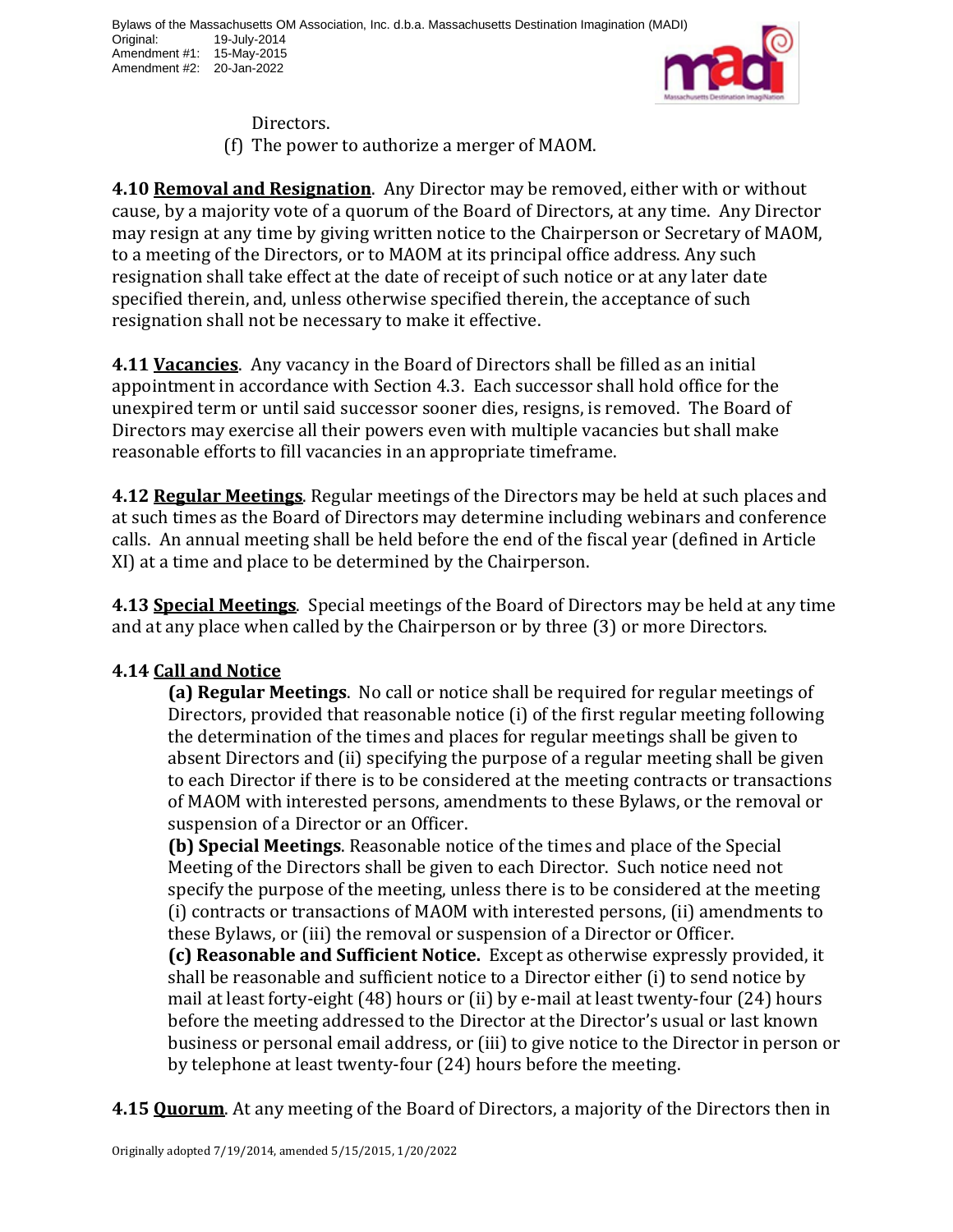

office shall constitute a quorum. At any meeting of any Executive Committee or ad hoc committee, a majority of that committee's members shall constitute a quorum. Any meeting may be adjourned by a majority of the votes cast upon the question, whether or not a quorum is present, and the meeting may be held as adjourned without further notice.

**4.16 Action by Vote**. When a quorum is present at any meeting of the Board of Directors or any committee, a majority of the voting members of the Board or such committee then present and voting shall decide any questions, unless otherwise specifically provided in these Bylaws.

**4.17 Action in Writing or by Telephone.** Any action required or permitted to be taken at any meeting of the Board of Directors or any committee may be taken (a) without a meeting if all the Directors or Voting Members of such committee consent to the action in writing and the written consents are filed with the records of the meeting, or (b) if a quorum is established by telephone or other such communication after proper notice and action is taken by vote in accordance with the provisions hereof. Such consents shall be treated for all purposes as a vote at the meeting.

# **Article V Director and Officer Liability**

**5.1 Nonliability of Directors and Officers.** The Directors and Officers shall not be personally liable for the debts, liabilities, or other obligations of MAOM.

**5.2 Indemnification by MAOM of Directors and Officers**. The Directors and Officers of MAOM shall be indemnified by MAOM to the fullest extent permissible under the laws of the Commonwealth of Massachusetts.

**5.3 Insurance for Corporate Agents**. Except as may be provided under provisions of law, the Board of Directors may adopt a resolution authorizing the purchase and maintenance of insurance on behalf of any agent of MAOM (including a Director, Officer, associate, or other agent of MAOM) against liabilities asserted against or incurred by the agent in such capacity or arising out of the agent's status as such, whether or not MAOM would have the power to indemnify the agent against such liability under the Articles of Organization, these Bylaws or provisions by law.

# **Article VI Officers and Executive Operations**

# **6.1. Number and Qualifications**. The Officers of MAOM shall:

(a) be an Executive Director, Treasurer, Secretary, Affiliate Challenge Master(s), Regional Director(s), Affiliate Score Master and Affiliate Sales Director. MAOM may also have such agents, if any, as the Board of Directors may appoint. Any of these positions may be shared as a co-officer or associate officer by election or appointment by the respective electing Board of Directors or appointing Executive Director but that position shall be counted as one vote on any matter voted on by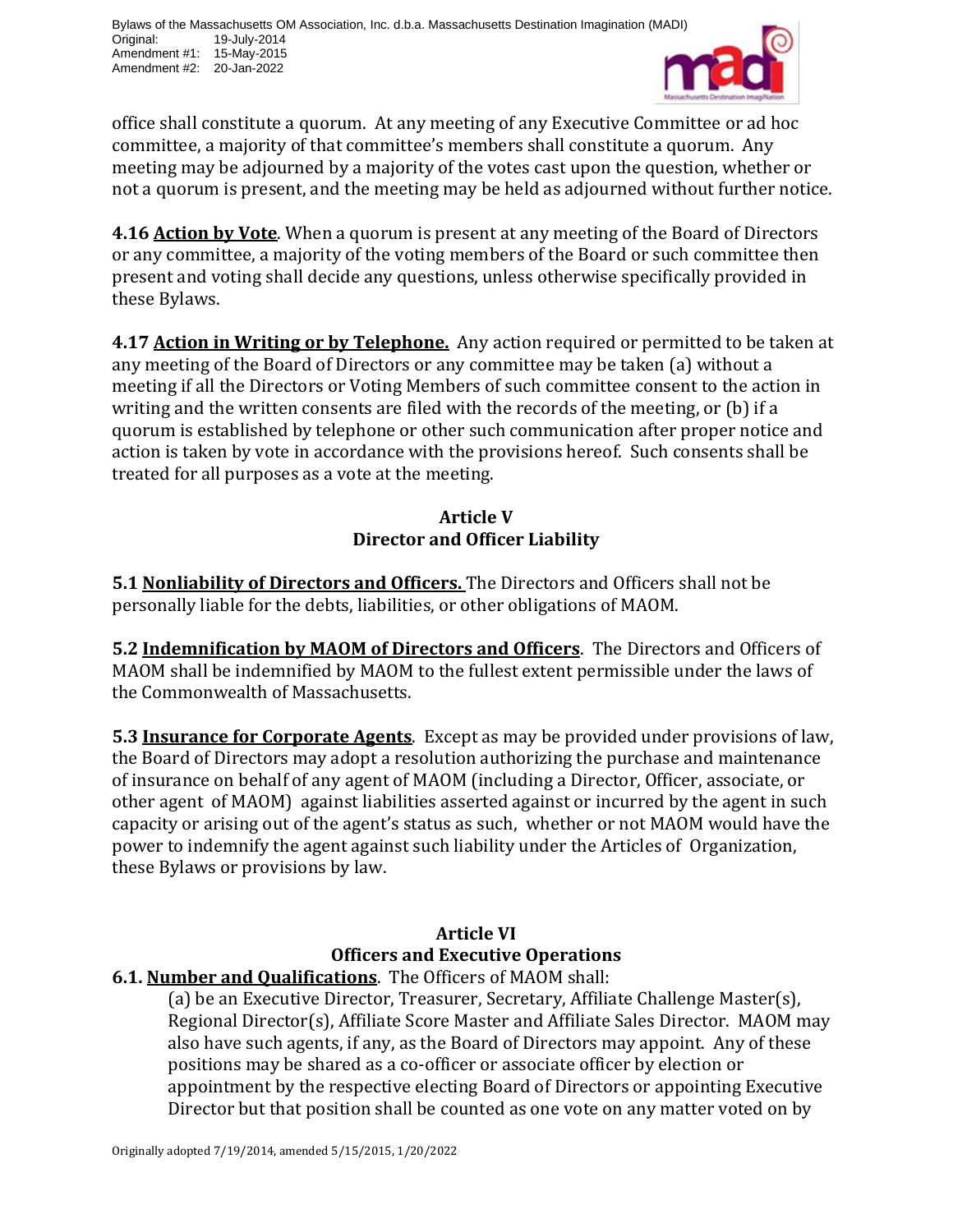

the Operations Leadership Committee (see Article VII, Section 7.1). (b) perform any and all duties imposed on them by law, by the Articles of Organization, or by these Bylaws;

(c) conduct themselves at all times in a manner which supports the specific purposes of MAOM as stated in Article III;

(d) set policies and procedures to support the day-to-day operations of MAOM and ensure the equitable, consistent treatment of all associates, volunteers and participants.

**6.2 Election, Appointment and Term of Office.** The Executive Director, Treasurer and Secretary shall be elected by the Board of Directors for a renewable one-year term at each annual Board of Director's meeting, and shall serve until the expiration of the term unless he or she sooner dies, resigns or is removed. The Affiliate Challenge Masters, Regional Directors, Affiliate Score Master and Affiliate Sales Director shall be appointed by the Executive Director and shall serve until resignation, removal by the Executive Director, death or until his or her successor shall be appointed and qualified, whichever occurs first.

**6.3 Removal and Resignation.** Any Officer may be removed, either with or without cause, by a majority vote of a quorum of the Board of Directors, at any time. Additionally, Officers appointed by the Executive Director may be removed by the Executive Director, at any time. Any Officer may resign at any time by giving written notice to the Chairperson, Executive Director or Secretary of MAOM, to a meeting of the Directors, or MAOM at its principal office address. Any such resignation shall take effect at the date of receipt of such notice or at any later date specified therein, and, unless otherwise specified therein, the acceptance of such resignation shall not be necessary to make it effective.

**6.4 Vacancies**. Any vacancy caused by the death, resignation, removal, disqualification, or otherwise, of any Officer shall be filled by the Board of Directors. In the event of a vacancy in any Officer other than that of Executive Director, such vacancy may be filled temporarily by appointment by the Board Chairperson until such time as the Board shall fill the vacancy. Vacancies occurring in Officers appointed at the discretion of the Board may or may not be filled as the Board shall determine.

## **6.5 Duties of the Executive Director**

The Executive Director, also known as the Affiliate Director, shall be the chief executive officer of MAOM and shall, subject to the control of the Board of Directors, supervise and control the affairs of MAOM and the activities of the Officers. The Executive Director shall:

(a) Perform all duties incident to the office and such other duties as may be required by law, by the Articles of Organization of MAOM, or by these Bylaws, or which may be prescribed from time to time by the Board of Directors.

(b) In the name of MAOM, execute such deeds, mortgages, bonds, contracts, checks, or other instruments which may from time to time be authorized by the Board of Directors, except as otherwise expressly provided by law, by the Articles of Organization, or by these Bylaws.

(c) Act as the primary liaison and spokesperson with the national Destination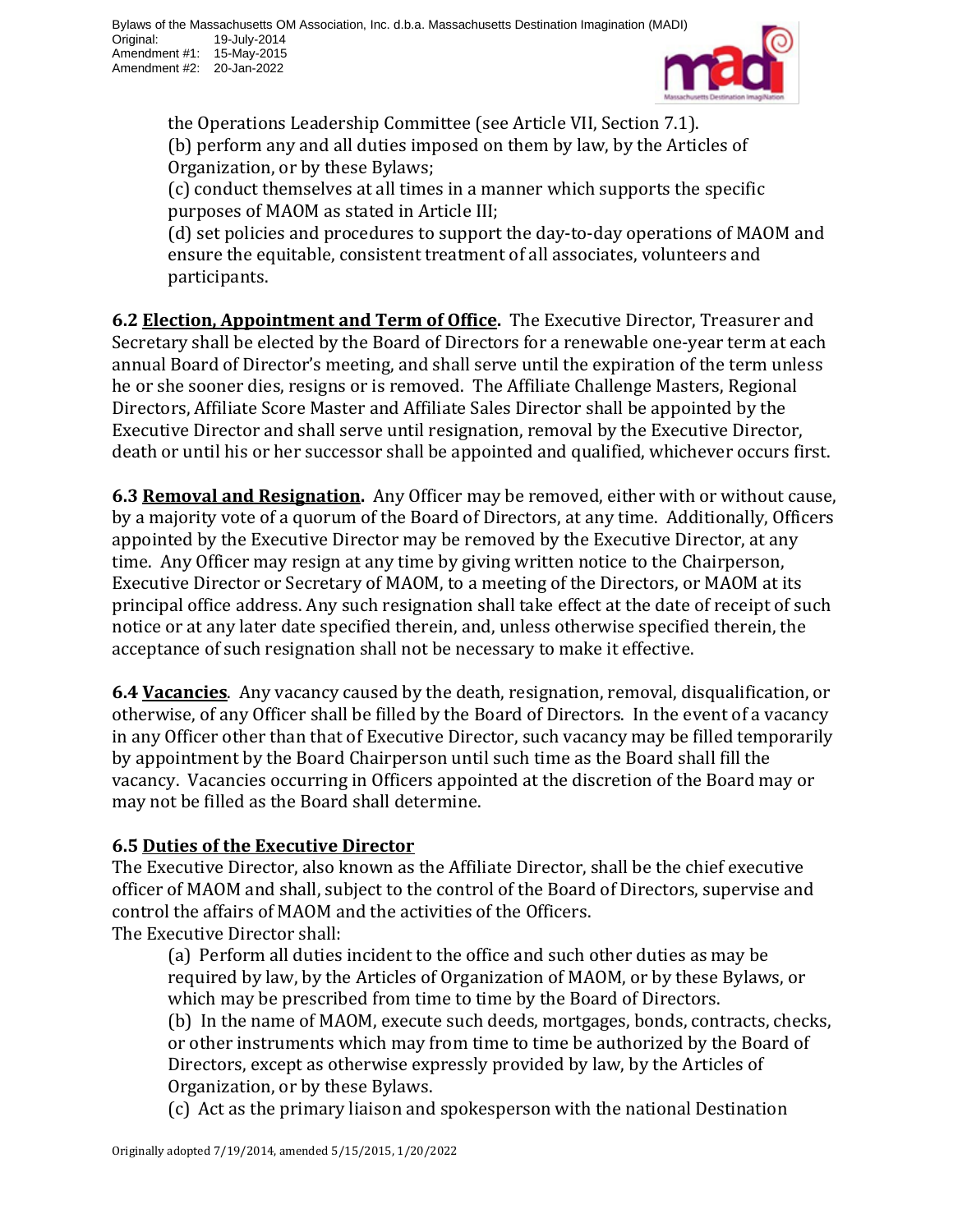

Imagination organization on behalf of MAOM.

#### **6.6 Duties of Secretary**

The Secretary shall:

(a) Certify and keep at the principal office of MAOM or at such other place as the Board may determine, the original, or a copy of these Bylaws as amended or otherwise altered to date.

(b) Keep at the principal office of MAOM or at such other place as the Board may determine, a book of minutes of all meetings of the Directors, and, if applicable, meetings of committees of Directors, recording therein the time

and place of holding, whether regular or special, how called, how notice thereof was given, the names of those present or represented at the meeting, and the proceedings thereof.

(c) See that all notices are duly given in accordance with the provisions of these Bylaws or as required by law.

(d) Be custodian of the records and of the seal of MAOM and affix the seal, as authorized by law or by provisions of these Bylaws, to duly executed documents of MAOM.

(e) Exhibit at all reasonable times to any Director of MAOM, or to his or her agent or attorney, on request therefore, the Bylaws and the minutes of the proceedings of the Directors of MAOM.

(f) In general, perform all duties incident to the office of Secretary and such other duties which may be required by law, by the Articles of Organization, or by these Bylaws, or which may be assigned to him or her from time to time by the Board of Directors.

## **6.7 Duties of the Treasurer**

The Treasurer shall:

(a) Have charge and custody of, and be responsible for, all funds and securities of MAOM and deposit all such funds in the name of MAOM in such banks. trust companies, or other depositories as shall be approved by the Board of Directors.

(b) Receive, and give receipt for monies due and payable to MAOM from any source whatsoever.

(c) Disburse, or cause to be disbursed, the funds of MAOM as may be directed by the Board of Directors, taking proper vouchers for such disbursements.

(d) Keep and maintain adequate and correct accounts of MAOM's properties and business transactions, including accounts of its assets, liabilities, receipts, disbursements, gains and losses.

(e) Exhibit at all reasonable times the books of account and financial records to any Director of MAOM, or to his or her agent or attorney, on request therefore.

(f) Render to the Executive Director and Directors, whenever requested, an account of any or all of his or her transactions as Treasurer and of the financial condition of the MAOM.

(g) Prepare, or cause to be prepared, and certify, or cause to be certified, the financial statements to be included in any required reports.

(i) Prepare, or cause to be prepared, and file, or cause to be filed, all required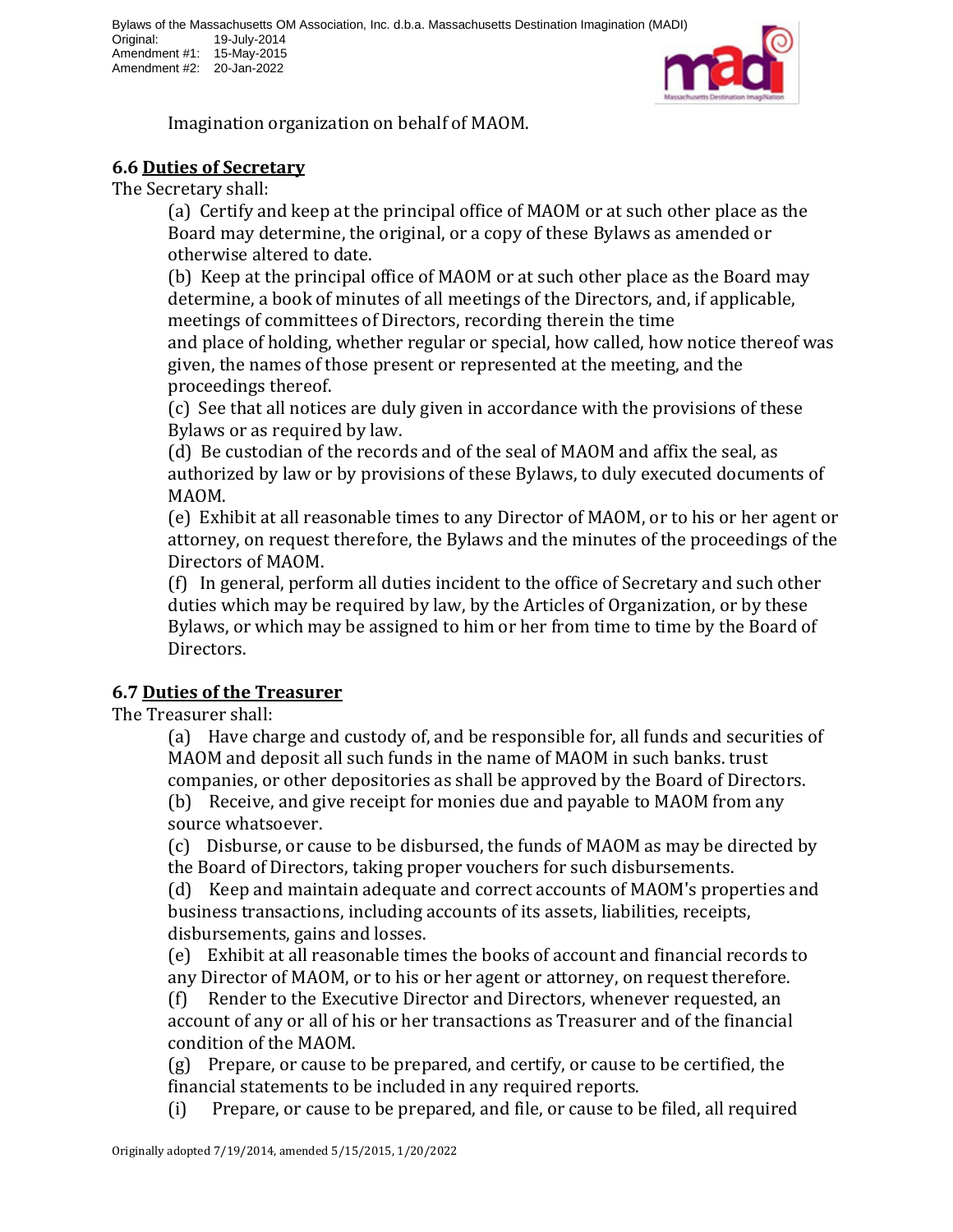

paperwork with the state and federal government.

In general, perform all duties incident to the office of Treasurer and such other duties as may be required by law, by the Articles of Organization of MAOM, or by these Bylaws, or which may be assigned to him or her from time to time by the Board of Directors.

**6.8 Affiliate Challenge Masters** shall be charged with coordinating their respective Challenge at MAOM regional and state tournaments and all duties to ensure a trained appraisal team and educated team managers.

**6.9 Regional Directors** shall be charged with coordinating their respective regional tournament and act as a liaison to the teams in their region.

**6.10 Affiliate Score Master** shall be charged with coordinating the Score Rooms at MAOM regional and state tournaments and all duties to ensure a successful Score Room.

**6.11 Affiliate Sales Director** shall be charged with coordinating the Sales Tables as MAOM regional and state tournaments and all duties related to sales table material and inventory.

**6.12 Stipends**. The stipends of the Officers, if any, shall be fixed from time to time by resolution of the Board of Directors. In all cases, any stipends received by Officers of MAOM shall be reasonable and given in return for services actually rendered to or for MAOM*.* Recipients may waive all or part of their stipend by written notice prior to disbursement.

# **Article VII Executive Committees**

# **7.1 Operations Leadership Committee**

The Operations Leadership Committee shall be made up of the Executive Director, Secretary, Treasurer, Affiliate Challenge Masters, Regional Directors, Affiliate Score Masters and Affiliate Sales Director. The Operations Leadership Committee, chaired by the Executive Director, shall be charged with running the day-to-day operations of the MAOM organization and to manage the business and affairs of MAOM, to the extent permitted, and except as may otherwise be provided, by provisions of law. By a majority vote of its members, the Board of Directors may at any time revoke or modify any or all of the Operations Leadership Committee authority so delegated and fill vacancies on the Operations Leadership Committee. The Operations Leadership Committee shall keep regular minutes of its proceedings, cause them to be filed with the corporate records, and report the same to the Board from time to time as the Board may require.

# **7.2 Other Committees**

Other committees will be chaired by the Executive Director or its designee, such committees to include:

(a) Affiliate Challenge Master Committee to ensure communication and consistency of challenges across the MAOM organization.

(b) Regional Director Committee to ensure communication and consistency of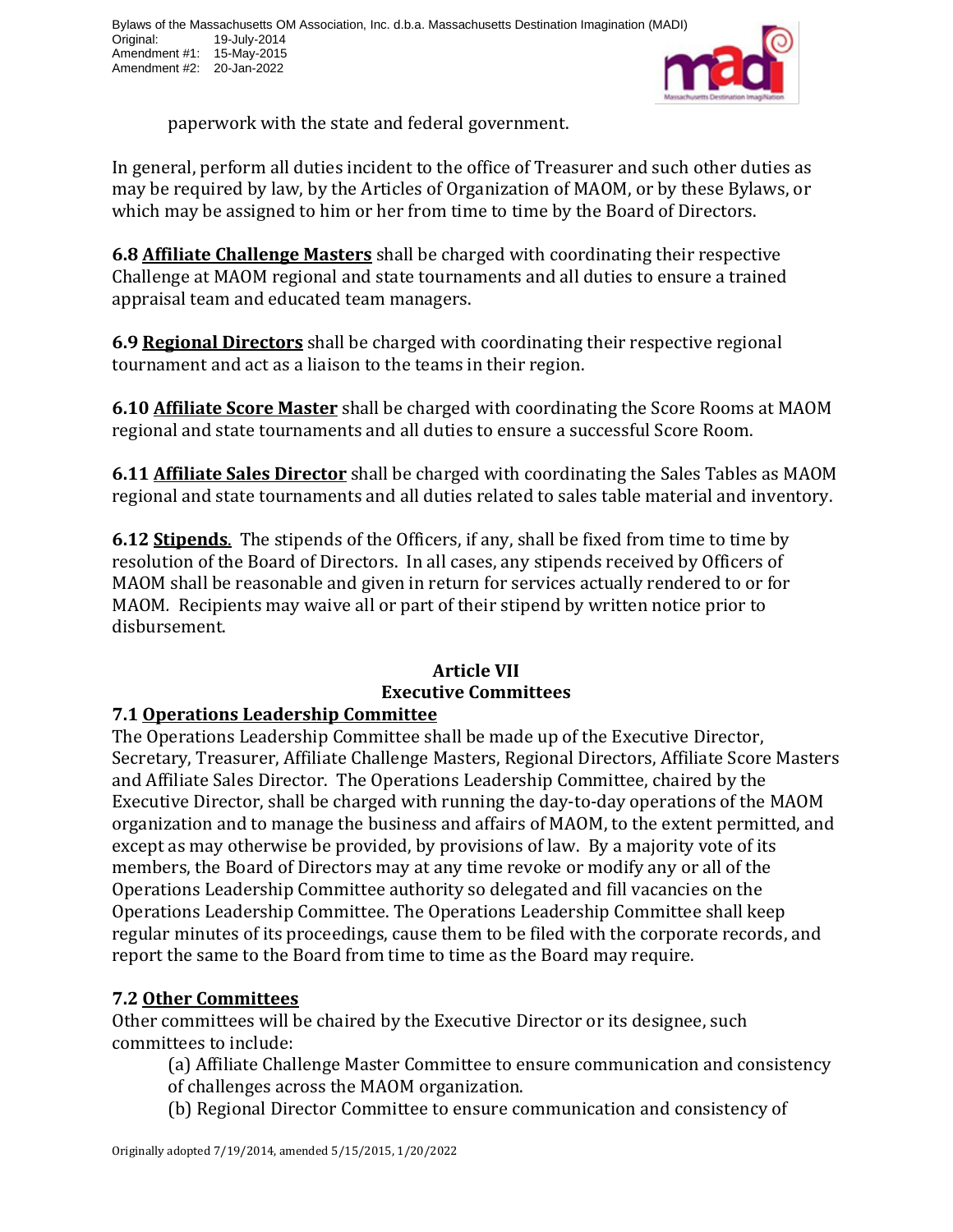

regional tournaments and membership communication across the MAOM organization.

(c) The Executive Director in cooperation with the Operations Leadership Committee shall have such other committees as may from time to time be required to manage the affairs of MAOM. Such other committees may consist of persons who are not Officers and shall act in an advisory capacity only. Such committees may include but are not limited to Growth, Training, Website and Sales.

# **7.3 Meetings and Action of Committees**

Meetings and action of committees shall be governed by, noticed, held and taken in accordance with the provisions of these Bylaws. The time for regular and special meetings of committees may be fixed by resolution of the committee. Rules and regulations pertaining to the conduct of meetings of committees to the extent that such rules and regulations are not inconsistent with the provisions of these Bylaws may be adopted by a majority vote of the Operations Leadership Committee. All committees shall keep regular minutes of their proceedings, cause them to be filed with the corporate records, and report the same to the Board of Directors from time to time as the Board may require.

# **Article VIII Execution of Instruments, Deposits, and Funds**

**8.1 Execution of Instruments** The Board of Directors, except as otherwise provided in these Bylaws, may, by resolution, authorize any Officer or agent of MAOM to enter into any contract or execute and deliver any instrument in the name of and on behalf of MAOM, and such authority may be general or confined to specific instances. Unless so authorized, no Officer or agent shall have any power or authority to bind MAOM by any contract or engagement or to pledge its credit or to render it liable monetarily for any purpose or in any amount.

**8.2 Checks and Notes** Except as otherwise specifically determined by resolution of the Board of Directors, or as otherwise required by law, checks, drafts, promissory notes, orders for the payment of money, and other evidence of indebtedness of MAOM shall be signed by the Treasurer or the Executive Director(s) of MAOM, in the event that the Treasurer is not available. A summary of all checks, drafts, promissory notes, orders for the payment of money, and other evidence of indebtedness of MAOM signed by the Treasurer and/or the Executive Director(s) shall be submitted for approval at the next meeting of the Board of Directors.

**8.3 Deposits** All funds of MAOM shall be deposited from time to time to the credit of the corporation in such banks, trust companies, or other depositories as the Board of Directors may approve.

**8.4 Gifts** The Board of Directors may accept on behalf of MAOM any contribution, gift, bequest, or device for the charitable or public purposes of MAOM.

# **ARTICLE IX**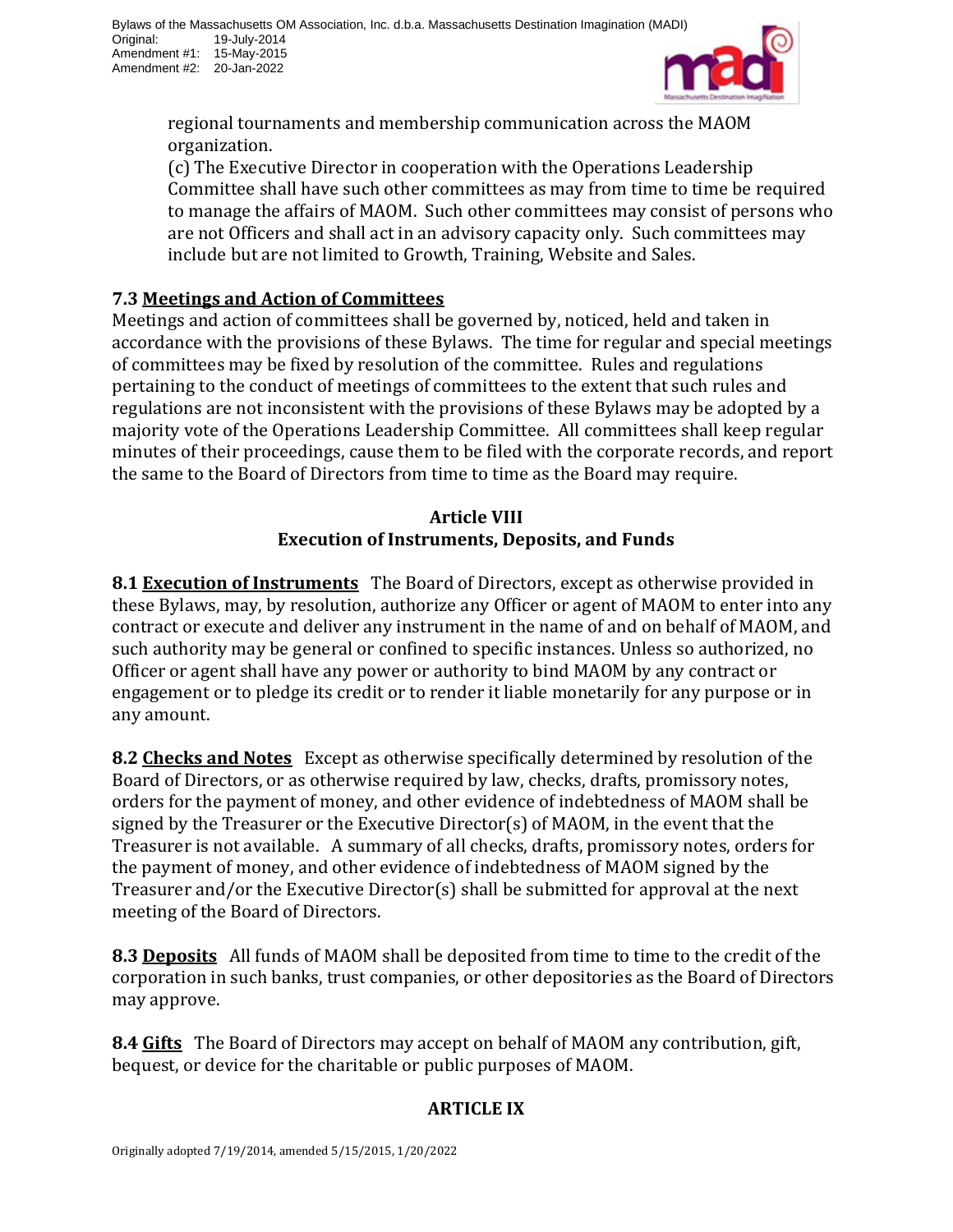

# **Corporate Records and Reports**

# **9.1 Maintenance of Corporate Records**

MAOM shall keep at its principal office:

(a) Minutes of all meetings of the Board of Directors and committees of the board indicating the time and place of holding such meetings, whether regular or special, how called, the notice given, and the names of those present and the proceedings thereof;

(b) Adequate and correct books and records of account, including accounts of its properties and business transactions and accounts of its assets, liabilities, receipts, disbursements, gains and losses;

(c) A copy of MAOM's Articles of Organization and Bylaws as amended to date.

**9.2 Directors' Inspection Rights** Every Director shall have the absolute right at any reasonable time to inspect and copy all books, records and documents of every kind and to inspect the physical properties of MAOM.

**9.3 Right to Copy and Make Extracts** Any inspection under the provisions of this Article may be made in person or by agent or attorney and the right to inspection includes the right to copy and make extracts.

# **9.4 Annual Report**

The Board shall cause an annual report to be furnished within a reasonable timeframe after the close of MAOM's fiscal year (defined in Article XI) to all Directors and Officers of MAOM which shall contain the following information in appropriate detail:

(a) The assets and liabilities, including the trust funds, of MAOM as of the end of the fiscal year:

(b) The principal changes in assets and liabilities, including trust funds, during the fiscal year;

(c) The revenue and expenses of MAOM.

# **Article X IRC 501(c)(3) Tax Exemption Provisions**

## **10.1 Limitations on Activities**

No substantial part of the activities of MAOM shall be the carrying on of propaganda, or otherwise attempting to influence legislation except as otherwise provided by Section 501 (h) of the Internal Revenue Code, and MAOM shall not participate in, or intervene in (including the publishing or distribution of statements), any political campaign on behalf of, or in opposition to, any candidate for public office. Notwithstanding any other provisions of these Bylaws, MAOM shall not carry on any activities not permitted to be carried on (a) by a corporation exempt from federal income tax under Section 501 (c)(3) of the Internal Revenue Code, or (b) by a corporation, contributions to which are deductible under Section 170(c)(2) of the Internal Revenue Code.